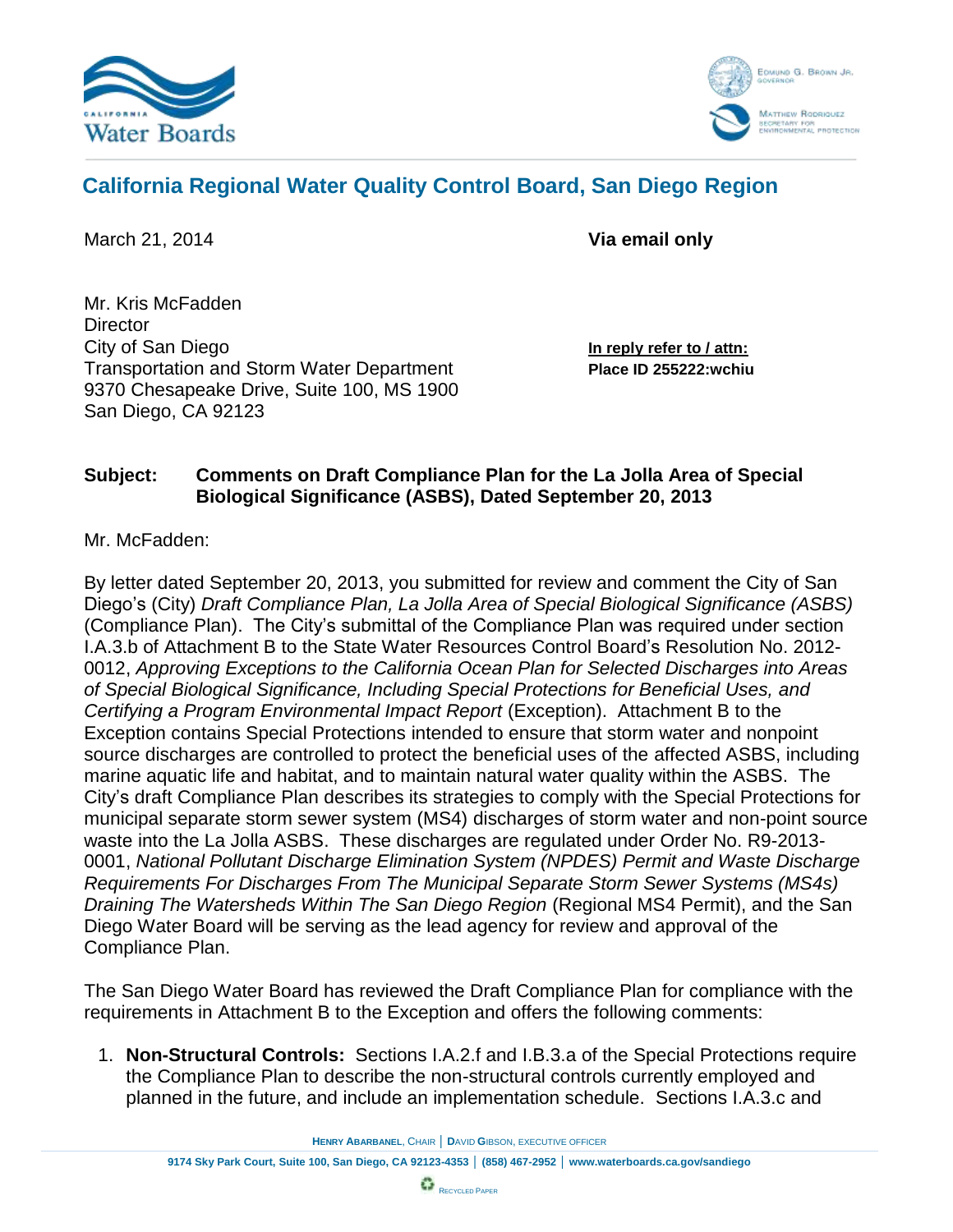I.B.3.c of the Special Protections require any non-structural controls that are necessary to comply with the Special Protections to be implemented within 18 months of the effective date of the Exception, or by September 20, 2013.

The draft Compliance Plan provides conflicting information on whether the City is meeting the September 20, 2013 compliance date. Section 8.3 of the draft Compliance Plan states that the non-structural controls necessary to comply with the Special Protections, shall be implemented by September 20, 2013. Section 6.2.1 of the draft Compliance Plan, however, indicates that the City plans to phase in several non-structural controls beginning in Fiscal Year (FY) 2015 and ending FY 2018. .

Please clarify the implementation schedule for the non-structural controls to ensure the City has met the September 20, 2013 compliance date.

2. **Structural Controls:** Sections I.A.2.f and I.B.3.a of the Special Protections require that the Compliance Plan describe the structural controls currently employed and planned in the future, and include an implementation schedule. Sections I.A.3.d and I.B.3.d of the Special Protections require any structural controls identified in the Compliance Plan that are necessary to comply with the Special Protections to be operational within 6 years of the effective date of the Exception, or by March 20, 2018. Sections I.A.3.f and I.B.3.f of the Special Protections allow the Executive Director of the State Water Board or the Executive Officer of the San Diego Water Board to authorize additional time to comply with the implementation and operation of the structural controls for the Special Protections if good cause exists to do so. Good cause means physical impossibility or lack of funding.

The draft Compliance Plan provides conflicting information on whether the City will meet the March 20, 2018 compliance date. Section 8.3 of the draft Compliance Plan states that the structural controls to make outfall discharges meet the requirements of the Special Protections shall be operational by March 20, 2018. Section 6.2.2 of the draft Compliance Plan, however, indicates that the City plans to phase in several structural controls beginning in 2019 and ending 2027. The reason given for the phased implementation for the structural control is not clearly described in section 6.2.2, but the draft Compliance Plan appears to indicate that the additional time is needed to secure the necessary resources and funding to implement the planned structural controls.

Please clarify the implementation schedule for structural controls to ensure the City will meet the March 20, 2018 compliance date. If the City cannot meet this compliance date, additional information is needed to support that good cause exists for an extension.

3. **Time Extension Request:** Sections I.A.3.f and I.B.3.f of the Special Protections requires the City to submit a request for an extension of time if the implementation and operation of the planned structural controls cannot meet the compliance date of March 20, 2018 due to physical impossibility or lack of funding. Sections I.A.3.f and I.B.3.f of the Special Protections describe the information that must be provided to request an extension. The

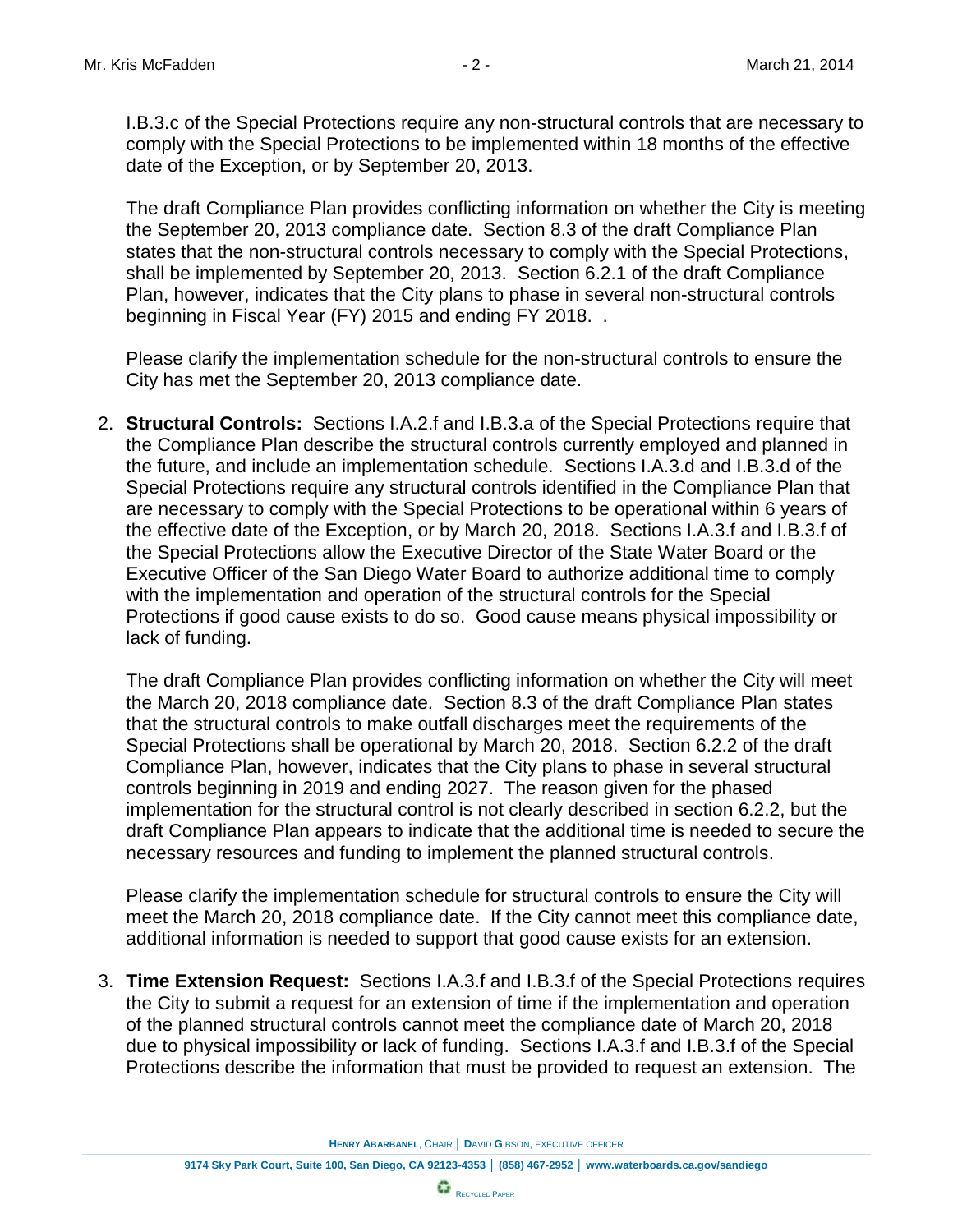draft Compliance Plan does not include a request for an extension, or the information necessary to determine if an extension should be authorized.

**4. Incorporation of ASBS Compliance Plan into Water Quality Improvement Plan:**  According to Section I.A.2 of the Special Protections, the Compliance Plan is to be included in the discharger's Storm Water Management Plan (SWMP) or Storm Water Pollution Prevention Plan (SWPPP), as appropriate to the permit type. The Compliance Plan is subject to approval by the Executive Officer of the San Diego Water Board (for permits issued by the San Diego Water Board).

The Regional MS4 Permit requires the City to develop a Water Quality Improvement Plan for the Mission Bay Watershed Management Area, including the La Jolla ASBS. The Water Quality Improvement Plan is equivalent to a SWMP or SWPPP. The Regional MS4 Permit requires submittal of the Water Quality Improvement Plan for approval by the San Diego Water Board by June 27, 2015.

The final Compliance Plan is an essential part of the Water Quality Improvement Plan for the Mission Bay Watershed Management Area. However, Section I.A.3.b of the Special Protections requires the final Compliance Plan to be submitted within 30 months from the effective date of the Exception, or September 20, 2014. The City must incorporate the final Compliance Plan into the Water Quality Improvement Plan for the Mission Bay Watershed Management Area that is required to be submitted by June 27, 2015.

**By September 20, 2014,** please submit the final Compliance Plan for approval by the San Diego Water Board Executive Officer and provide a written response that addresses the above comments. An absence of comments on other areas of the draft Compliance Plan does not necessarily mean that those areas fully meet the requirements of the Special Protections. It is possible the San Diego Water Board may identify additional inconsistencies or areas of potential non-compliance during its review of the final Compliance Plan.

The San Diego Water Board appreciates the City's efforts on the draft Compliance Plan and anticipates working with the City as needed to resolve the above-mentioned comments. In the subject line of any response, please include the requested "In **reply refer to:"** information located in the heading of this letter. For questions pertaining to the subject matter, please contact Wayne Chiu at (858) 637-5558 o[r wchiu@waterboards.ca.gov](mailto:wchiu@waterboards.ca.gov).

Respectfully,

mund W. C

David Gibson Executive Officer San Diego Water Board

DWG:dtb:esb:wc

HENRY ABARBANEL, CHAIR | DAVID GIBSON, EXECUTIVE OFFICER

9174 Sky Park Court, Suite 100, San Diego, CA 92123-4353 | (858) 467-2952 | www.waterboards.ca.gov/sandiego